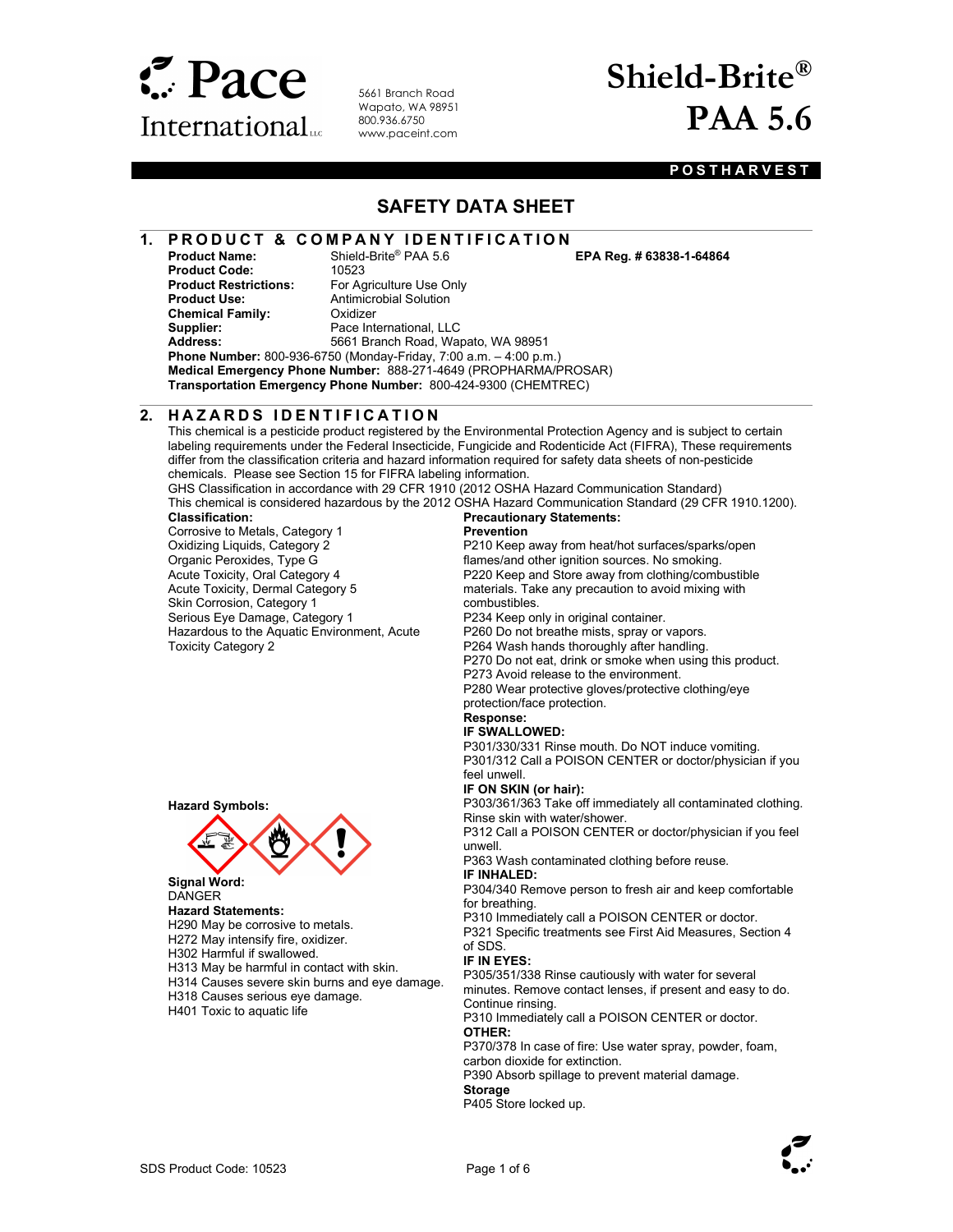

 $\overline{a}$ 

 $\overline{a}$ 

 $\overline{a}$ 

 $\overline{a}$ 

Hazard(s) not otherwise classified (HNOC): P406 Store in a corrosive resistant container with a resistant inner liner. **Disposal** P501 Dispose of contents/container in accordance with local regulations. No other hazards classified. 3. COMPOSITION/INFORMATION ON INGREDIENTS **Ingredient** Hydrogen peroxide Acetic acid Peroxyacetic acid  $CAS#$ 7722-84-1 64-19-7 79-21-0 Concentration (w/w %) 25.0 - 27.4 % 3.0 - 8.0 % 5.0 - 5.9 % **4. FIRST AID MEASURES**<br>Inhalation: Remove source of Remove source of exposure or move person to fresh air and keep comfortable for breathing. Immediately call a POISON CENTER/doctor. If breathing is difficult, trained personnel should administer emergency oxygen if advised to do so by the POISON CENTER/doctor. Symptoms of pulmonary edema can be delayed up to 48 hours after exposure. If direct contact during rescue breathing poses a threat to the first aid provider, "Avoid mouth-tomouth contact by using a barrier device." Skin Contact: Take off immediately contaminated clothing, shoes and leather goods (e.g. watchbands, belts). Rinse skin with lukewarm, gently flowing water/shower with a flushing duration of 30 minutes. Immediately call a POISON CENTER/doctor. Wash contaminated clothing before re-use. Eye Contact: Remove source of exposure or move person to fresh air. Rinse eyes cautiously with lukewarm, gently flowing water for several minutes, while holding the eyelids open. Remove contact lenses, if present and easy to do. Continue rinsing for 30 minutes. Take care not to rinse contaminated water into the unaffected eye or into the face. Immediately call a POISON CENTER/doctor. Ingestion: Rinse mouth. Do NOT induce vomiting. Immediately call a POISON CENTER/doctor. If vomiting occurs naturally, lie on your side, in the recovery position. Most Important Symptoms and Effects, both Acute and Delayed: Causes severe skin burns and eye damage, burning of the mouth, throat, and esophagus. Indication of any Immediate Medical Attention and **Special Treatment** Needed: Treat symptomatically. 5. FIRE FIGHTING MEASURES<br>Extinguishing Media: Use wa

Use water spray, powder, foam, carbon dioxide. Specific hazards arising from the substance or mixture: Non-combustible. May give off irritating or toxic fumes (or gases) in a fire. Flammability classification (OSHA 29 CFR 1910.106) (Hazcom 2012): Non flammable May cause fire and explosions when in contact with incompatible materials. Special protective equipment and precautions for firefighters: In the event of a fire, wear full protective clothing and NIOSH-approved self-contained breathing apparatus.

### 6. A C CIDENTAL RELEASE MEASURES

| Ventilate area of leak or spill. Wear appropriate personal protective                              |
|----------------------------------------------------------------------------------------------------|
| equipment as specified in Section 8. Isolate hazard area. Keep                                     |
| unnecessary and unprotected personnel from entering.                                               |
| SMALL SPILLS (less than 1 gallon): Neutralize with soda ash or cover with                          |
| dry earth, sand or other non-combustible material, place into loosely                              |
| covered plastic containers for later disposal. If neutralized, material can be                     |
| diluted into drain. If material is not neutralized, absorb spillage to prevent<br>material damage. |
|                                                                                                    |

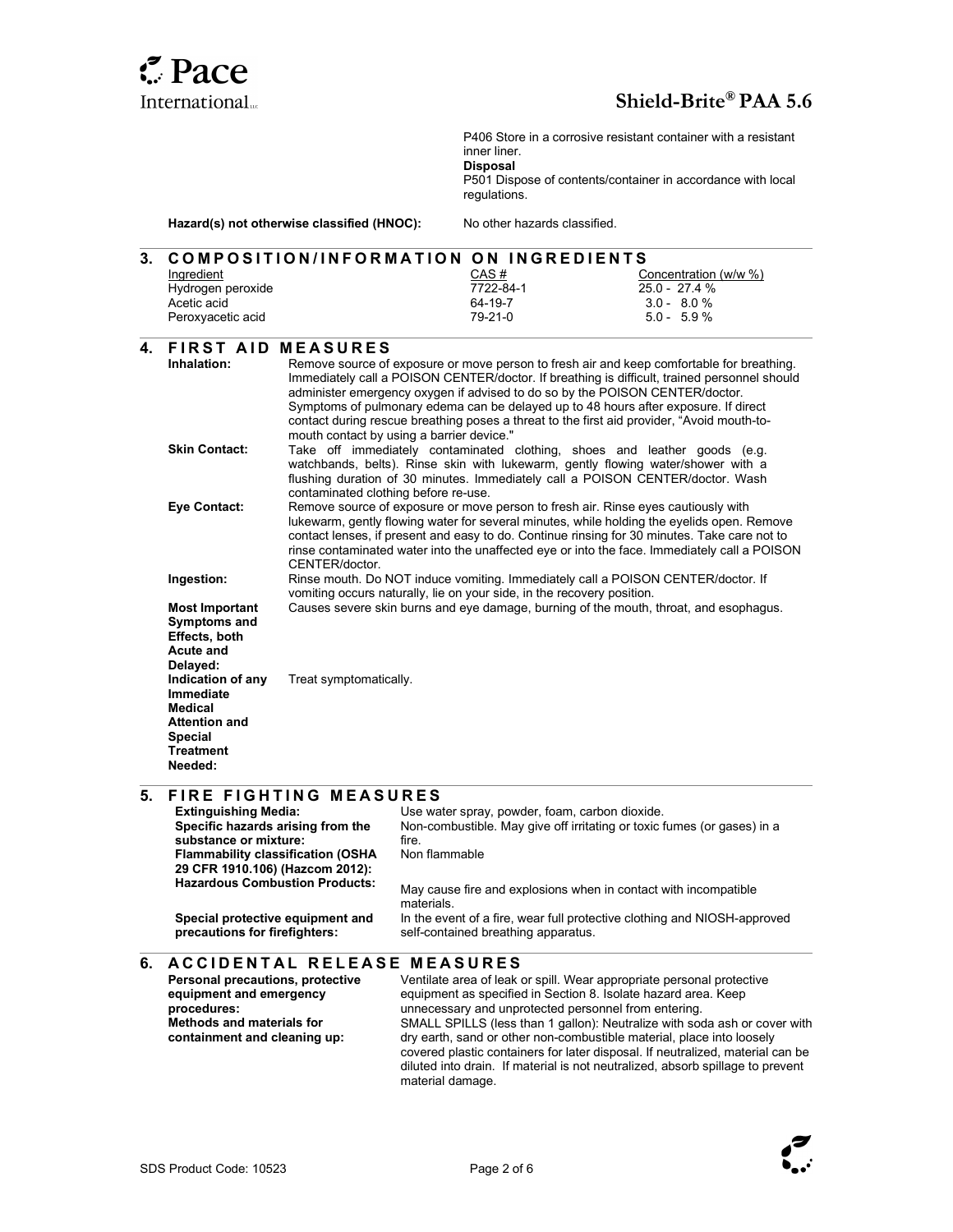# **Pace**

### International...<br>
Shield-Brite® PAA 5.6

|                                     | LARGE SPILL: Restrict access to area until completion of clean up.<br>Prevent liquid from entering sewers or waterways. Stop or reduce leak if<br>safe to do so. Dike with inert material (sand, earth, etc.). Collect into<br>plastic containers for disposal. Ensure adequate decontamination of tools<br>and equipment following clean up. Absorb spillage to prevent material |
|-------------------------------------|-----------------------------------------------------------------------------------------------------------------------------------------------------------------------------------------------------------------------------------------------------------------------------------------------------------------------------------------------------------------------------------|
| Special spills response procedures: | damage.<br>Collect spills in plastic containers only. Prevent from entering sewers,<br>waterways, or low areas. Absorb spillage to prevent material damage.                                                                                                                                                                                                                       |

## .<br>7. HANDLING & STORAGE

| Precautions for safe handling: | Wear at least chemical resistant gloves and eye protection, face shield,<br>and chemical resistant garments when handling, moving or using this<br>product. Wash hands thoroughly after handling product. Do not eat.<br>drink, or smoke when using this product. Do not breathe mist, spray or<br>vapors. If clothing is contaminated with product, wash contaminated<br>clothing before reuse. Do not contaminate water, food, or feed by storage<br>or disposal. Avoid release into the environment. |
|--------------------------------|---------------------------------------------------------------------------------------------------------------------------------------------------------------------------------------------------------------------------------------------------------------------------------------------------------------------------------------------------------------------------------------------------------------------------------------------------------------------------------------------------------|
| Conditions for safe storage:   | Store in a corrosion resistant container with a resistant inner liner. Store in<br>a cool, dry, well ventilated place and away from direct sunlight. Keep away<br>from heat, hot surfaces, sparks, open flames and other ignition sources.<br>No smoking. Keep away from clothing and other combustible materials.<br>Keep only in original packaging. Keep container closed when not in use.<br>Store locked up.                                                                                       |
| Incompatible materials:        | Avoid strong reducing agents, soft metals, heat and bases (unless product)<br>has been diluted to less than 1000ppm, then bases may be used to<br>gradually adjust to a pH of less than 9).                                                                                                                                                                                                                                                                                                             |

## 8. EXPOSURE CONTROLS/PERSONAL PROTECTION

| <b>EXPOSURE LIMITS:</b>            |           |                                                                                                                                                                                                                      | <b>OSHA PEL</b>                                     | <b>ACGIH TLV</b> |             |
|------------------------------------|-----------|----------------------------------------------------------------------------------------------------------------------------------------------------------------------------------------------------------------------|-----------------------------------------------------|------------------|-------------|
| <b>Chemical Name</b>               | CAS No.   | TWA                                                                                                                                                                                                                  | <b>STEL/CEILING</b>                                 | <b>TWA</b>       | <b>STEL</b> |
| Acetic acid                        | 64-19-7   | $10$ ppm                                                                                                                                                                                                             | 15 ppm/40 ppm (CalOSHA)                             | 10 ppm           | 15 ppm      |
| Hydrogen peroxide                  | 7722-84-1 | 1 ppm                                                                                                                                                                                                                | 1 ppm/N/A (CalOSHA)                                 | 1 ppm            | N/A         |
| Peroxyacetic acid                  | 79-21-1   | N/A                                                                                                                                                                                                                  | N/A                                                 | N/A              | $0.4$ ppm   |
| Ventilation and engineering        |           |                                                                                                                                                                                                                      | Forced air, local exhaust, or open air is adequate. |                  |             |
| measures:                          |           |                                                                                                                                                                                                                      |                                                     |                  |             |
| <b>Respiratory protection:</b>     |           | In case of confined spaces or high levels encountered in the air, wear<br>self-contained breathing apparatus.                                                                                                        |                                                     |                  |             |
| <b>Skin protection:</b>            |           | Wear chemical resistant gloves and chemical resistant garments when<br>handling, wash garments before re-use.                                                                                                        |                                                     |                  |             |
| Eye/face protection                |           | Wear chemical goggles; also wear a face shield if splashing hazard<br>exists.                                                                                                                                        |                                                     |                  |             |
| Other protective equipment:        |           | Eye wash facility and emergency shower should be in close proximity.                                                                                                                                                 |                                                     |                  |             |
| <b>General hygiene conditions:</b> |           | Do not eat, drink, or smoke when using this product. Wash thoroughly<br>after handling. Remove and wash contaminated clothing before re-use.<br>Handle in accordance with good industry hygiene and safety practice. |                                                     |                  |             |

## 9. PHYSICAL & CHEMICAL PROPERTIES

| Appearance:                                 | Clear colorless<br>liquid          | <b>Upper/Lower flammability limits:</b>            | No information available           |
|---------------------------------------------|------------------------------------|----------------------------------------------------|------------------------------------|
| Odor:                                       | Vinegar odor                       | Vapor pressure (mm Hg):                            | 22                                 |
| Odor threshold:                             | Not available                      | Vapor density: (air =1)                            | No information available           |
| pH:                                         | $1.5 - 1.9(1.10)$                  | Specific Gravity: $(H2O = 1)$                      | 1.12                               |
| <b>Melting/Freezing point:</b>              | No information<br>available        | Solubility in water:                               | Complete                           |
| <b>Pour Point:</b>                          | No information<br>available        | <b>Partition coefficient</b><br>(n-octanol-water): | No information available           |
| Initial boiling point and<br>boiling range: | No information<br>available        | Auto-ignition temperature:                         | $>518^{\circ}$ F/ $>270^{\circ}$ C |
| Flash point:                                | $>200^{\circ}$ F / $>93^{\circ}$ C | <b>Decomposition temperature:</b>                  | No information available           |
| <b>Evaporation rate:</b>                    | No information<br>available        | <b>Viscosity:</b>                                  | 5-15 cSt at 20°C / 68°F            |
| Flammability (solid, gas):                  | Non flammable                      | Volatiles (% by weight):                           | >99                                |
|                                             |                                    | <b>Volatile Organic Compounds</b><br>(VOC's):      | No information available           |

 $\overline{\phantom{a}}$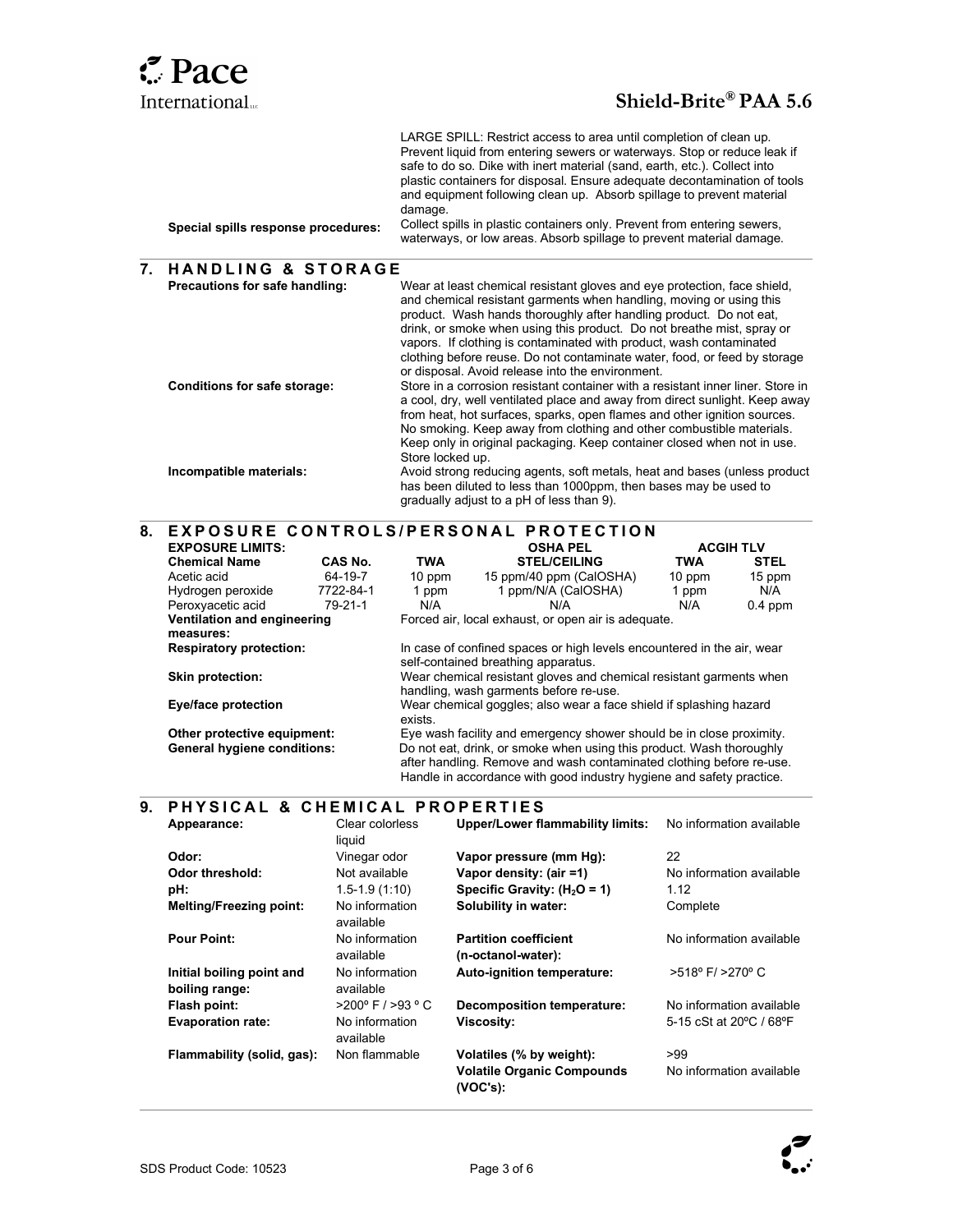

### 10. STABILITY & REACTIVITY

| <b>Reactivity hazards:</b>                                                                                                          | Reactive with bases, metals, reducing agents and combustible materials.                                                                                                                                                       |
|-------------------------------------------------------------------------------------------------------------------------------------|-------------------------------------------------------------------------------------------------------------------------------------------------------------------------------------------------------------------------------|
| Possibility of hazardous reactions:                                                                                                 | May react with incompatible materials                                                                                                                                                                                         |
| <b>Chemical stability:</b><br><b>Conditions to avoid:</b><br>Incompatible materials:<br><b>Hazardous decomposition</b><br>products: | Stable for up to 1 year when stored under normal conditions.<br>Incompatible materials and high temperatures.<br>Reactive with bases, metals, reducing agents and combustible materials.<br>Oxygen which supports combustion. |

## .<br>11. TOXICOLOGICAL INFORMATION

| Routes of exposure                       | Eye, Skin contact, Inhalation, Ingestion.                                                                                                                 |
|------------------------------------------|-----------------------------------------------------------------------------------------------------------------------------------------------------------|
| Information on likely routes of exposure |                                                                                                                                                           |
| Inhalation:                              | Yes                                                                                                                                                       |
| <b>Skin and Eye</b>                      | Yes                                                                                                                                                       |
| corrosion / irritation:                  |                                                                                                                                                           |
| Ingestion:                               | Yes                                                                                                                                                       |
| <b>Skin Absorption:</b>                  | No                                                                                                                                                        |
| <b>Potential Health Effects:</b>         |                                                                                                                                                           |
|                                          | Signs and symptoms of short term (acute) exposure:                                                                                                        |
| Inhalation:                              | Inhalation of the mist may produce severe irritation of respiratory tract, characterized by                                                               |
|                                          | coughing, choking, shortness of breath, headaches, dizziness, nausea, weakness                                                                            |
|                                          | and/or drowsiness.                                                                                                                                        |
| Ingestion:                               | Corrosive! Swallowing causes severe burns of mouth, throat, and stomach. Severe                                                                           |
|                                          | scarring of tissue, corrosion, permanent tissue destruction and death may result.                                                                         |
|                                          | Symptoms may include severe pain, nausea, vomiting, diarrhea, shock, hemorrhaging                                                                         |
|                                          | and/or fall in blood pressure. Damage may appear days after exposure.                                                                                     |
| Skin:                                    | Corrosive! Contact with skin causes irritation or severe burns and scarring with greater                                                                  |
|                                          | exposures.                                                                                                                                                |
| Eye:                                     | Corrosive! Causes irritation of eyes, and with greater exposures it can cause burns that<br>may result in permanent impairment of vision, even blindness. |
| <b>Potential Chronic Health Effects:</b> |                                                                                                                                                           |
| Mutagenicity:                            | No known mutagenic effects                                                                                                                                |
| Carcinogenicity:                         | No components are listed as carcinogens by ACGIH, IARC, OSHA, or NTP.                                                                                     |
| <b>Reproductive effects:</b>             | No known reproductive effects.                                                                                                                            |
| <b>Sensitization to</b>                  | Not expected to cause sensitization.                                                                                                                      |
| material:                                |                                                                                                                                                           |
| Specific target organ                    | No information available.                                                                                                                                 |
| effects:                                 |                                                                                                                                                           |
| <b>Medical conditions</b>                | No information available.                                                                                                                                 |
| aggravated by                            |                                                                                                                                                           |
| overexposure:                            |                                                                                                                                                           |
| <b>Toxicological data:</b>               | The calculated ATE values for this mixture are:                                                                                                           |
|                                          | ATE oral = $668 \text{ mg/kg}$                                                                                                                            |
|                                          | ATE dermal = $4808$ mg/kg                                                                                                                                 |
|                                          | ATE inhalation = $>20$ mg/L or $>20,000$ ppm                                                                                                              |

## 12. E COLOGICAL INFORMATION

| <b>Ecotoxicity</b>               | Toxic to aguatic life.                                   |
|----------------------------------|----------------------------------------------------------|
| Persistence/ degradability:      | Not expected to persist. Expected to readily biodegrade. |
| <b>Bioaccumulative potential</b> | Not expected to bio-accumulate.                          |
| Mobility in soil:                | No information available.                                |
|                                  |                                                          |

## 13. DISPOSAL CONSIDERATIONS

| Handling for disposal:   | Do not contaminate water, food, or feed by storage and/or disposal. When handling,     |
|--------------------------|----------------------------------------------------------------------------------------|
|                          | refer to protective measures listed in sections 7 and 8. Empty residue from            |
|                          | containers, rinse container well.                                                      |
| <b>Disposal methods:</b> | Dispose of in accordance with all applicable federal, state, provincial and local      |
|                          | requiations. Contact your local, state, provincial or federal environmental agency for |
|                          | specific rules.                                                                        |
| <b>RCRA:</b>             | If product becomes a waste, it does meet the criteria of a hazardous waste as defined  |
|                          | by the US EPA, because of: Corrosivity D002.                                           |



l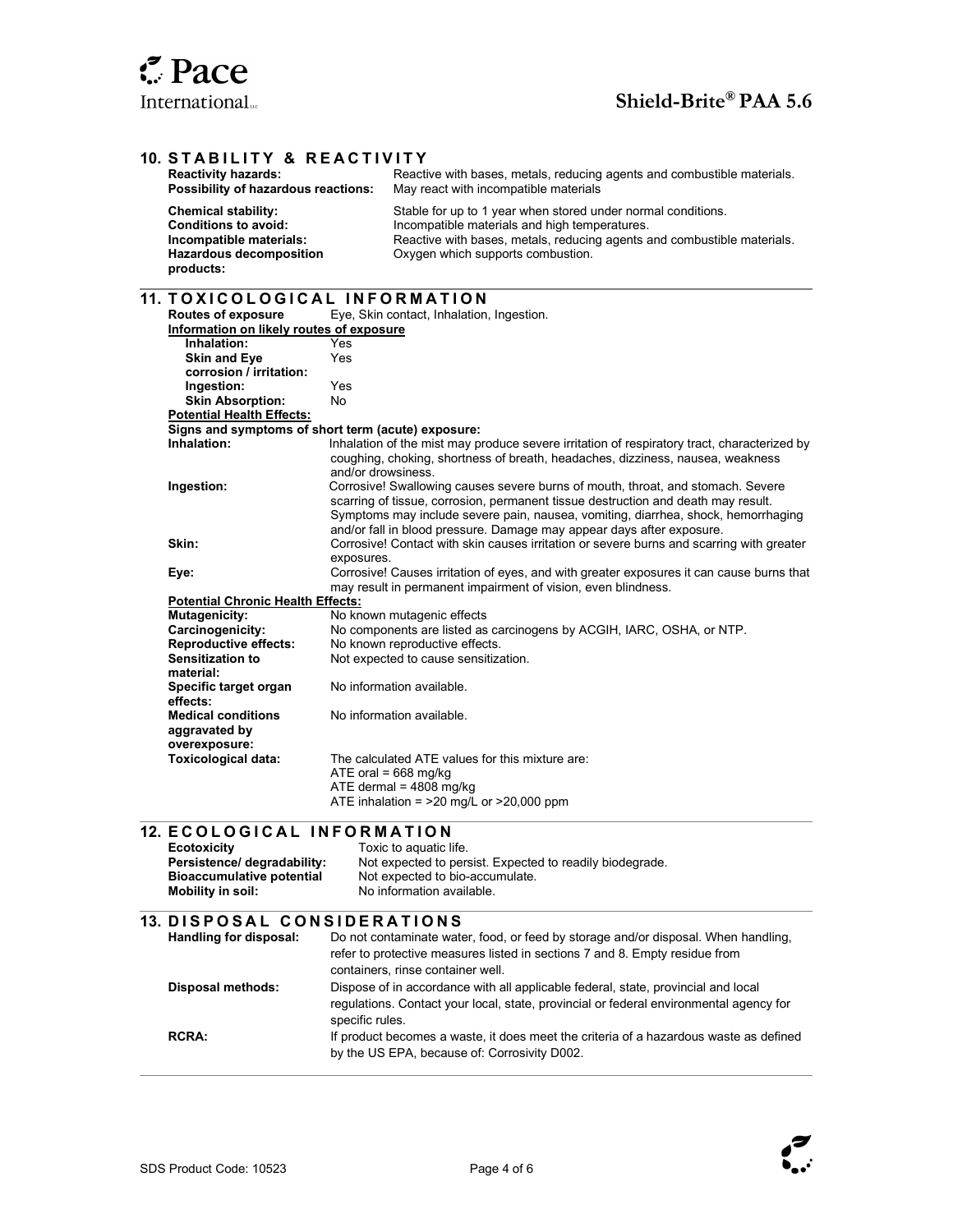$\overline{a}$ 

### 14. TRANSPORT INFORMATION

Certain shipping modes or package sizes may have exceptions from the transport regulations. The classification provided may not reflect those exceptions and may not apply to all shipping modes or package sizes.

Please note the GHS and DOT Standards are NOT identical and therefore can have varying classifications. US 49 CFR/DOT/IATA/IMDG Information:

|                                    | <u>DOT</u>                                                                                              | <b>IMDG</b>                                                                                                         | <b>IATA</b>                                                                                                         |
|------------------------------------|---------------------------------------------------------------------------------------------------------|---------------------------------------------------------------------------------------------------------------------|---------------------------------------------------------------------------------------------------------------------|
| UN number:                         | 3098                                                                                                    | 3098                                                                                                                | 3098                                                                                                                |
| <b>UN Proper shipping</b><br>name: | Oxidizing liquid,<br>corrosive, n.o.s. (contains<br>hydrogen peroxide and<br>peroxyacetic acid mixture, | Oxidizing liquid, corrosive,<br>n.o.s. (contains hydrogen<br>peroxide and peroxyacetic<br>acid mixture, stabilized) | Oxidizing liquid, corrosive,<br>n.o.s. (contains hydrogen<br>peroxide and peroxyacetic<br>acid mixture, stabilized) |
| <b>Transportation Hazard</b>       | stabilized)<br>5.1(8)                                                                                   | 5.1(8)                                                                                                              | 5.1(8)                                                                                                              |
| class(es):                         |                                                                                                         |                                                                                                                     |                                                                                                                     |
| Packing group:                     | II                                                                                                      | Ш                                                                                                                   | Ш                                                                                                                   |
| <b>Environmental hazards:</b>      | No hazards identified                                                                                   |                                                                                                                     |                                                                                                                     |

### **15. REGULATORY INFORMATION**

FIFRA Classification/Typical Hazard Labeling, as outlined in EPA Label Review Manual Hazard Data Signal Word DANGER<br>
Acute Toxicity, oral Category Acute Toxicity, oral Category III: Harmful if swallowed<br>
Acute Toxicity, dermal Category III: Harmful if absorbed t Acute Toxicity, dermal Category III: Harmful if absorbed through skin<br>Acute Toxicity, inhalation Category II: May be fatal if inhaled Acute Toxicity, inhalation Category II: May be fatal if inhaled<br>Skin irritation/corrosion Category I: Corrosive. Causes skin Category I: Corrosive. Causes skin burns Serious eye damage and Category I: Corrosive, Causes irreversible eye damage<br>Sensitization and Classified (NC) Not Classified (NC) Environmental (aquatic) toxicity This pesticide is toxic to fish and other aquatic organisms. US Federal Information:<br>TSCA information: All components are listed on the TSCA inventory. US CERCLA Reportable quantity (Hazardous substance RQ): Acetic acid has a RQ of approximately 70000 lbs. of as is chemical US EPCRA Reportable quantity (Extremely hazardous substance RQ): Peracetic acid has a RQ of approximately 8900 lbs. of as is chemical. Clean Air Act Section 112(r) Threshold Quantity (TQ): Peracetic acid has a TQ of approximately 178000 lbs. of as is chemical. SARA Title III Hazard Categories: Reactivity Hazard, Acute Health Hazard<br>
California Prop. 65 Cass California Hay chemic This product doesn't contain any chemical listed. International Information: WHMIS: Class C: Oxidizing material. Class E: Corrosive material. This product has been classified in accordance with the hazard criteria of the Controlled Products Regulations.

## **16. OTHER INFORMATION**

|                                                     |              | 0. U I II L I\ I I II I U I\ IVI A I I U I I    |                                                  |                                                                    |                              |
|-----------------------------------------------------|--------------|-------------------------------------------------|--------------------------------------------------|--------------------------------------------------------------------|------------------------------|
|                                                     | <b>NFPA</b>  | <b>Health Hazards 3</b>                         | <b>Flammability 1</b>                            | <b>Stability 1</b>                                                 | Special Hazards OX, COR      |
|                                                     | <b>HMIS</b>  | <b>Health Hazards 3</b>                         | <b>Flammability 1</b>                            | <b>Physical Hazard 1</b>                                           | <b>Personal Protection C</b> |
|                                                     |              | <b>NFPA/HMIS Ratings Legend</b>                 |                                                  | Severe = 4; Serious = 3; Moderate = 2; Slight = 1; Minimal = 0     |                              |
|                                                     |              | Special hazards: OX = Oxidizer; COR = Corrosive |                                                  |                                                                    |                              |
|                                                     |              |                                                 |                                                  | Personal Protection = C (safety glasses, gloves, protective apron) |                              |
|                                                     | Legend:      |                                                 |                                                  |                                                                    |                              |
|                                                     | SARA:        |                                                 | The Superfund Amendments and Reauthorization Act |                                                                    |                              |
|                                                     | <b>RCRA:</b> |                                                 | Resource Conservation and Recovery Act           |                                                                    |                              |
| <b>TSCA:</b><br><b>Toxic Substances Control Act</b> |              |                                                 |                                                  |                                                                    |                              |
|                                                     | CFR:         | Code of Federal Regulations                     |                                                  |                                                                    |                              |
|                                                     | DOT:         | Department of Transportation                    |                                                  |                                                                    |                              |
|                                                     | ATE:         | <b>Acute Toxicity Estimate</b>                  |                                                  |                                                                    |                              |
|                                                     |              |                                                 |                                                  |                                                                    |                              |

The information provided in this Safety Data Sheet (SDS) is provided in good faith and believed to be accurate at the time of preparation of the SDS. However, Pace International, LLC and its subsidiaries or affiliates extend no warranties, make no representations, and assume no responsibility as to the accuracy, suitability, or completeness of such information. Additionally, neither Pace International, LLC nor any of its subsidiaries or affiliates represents